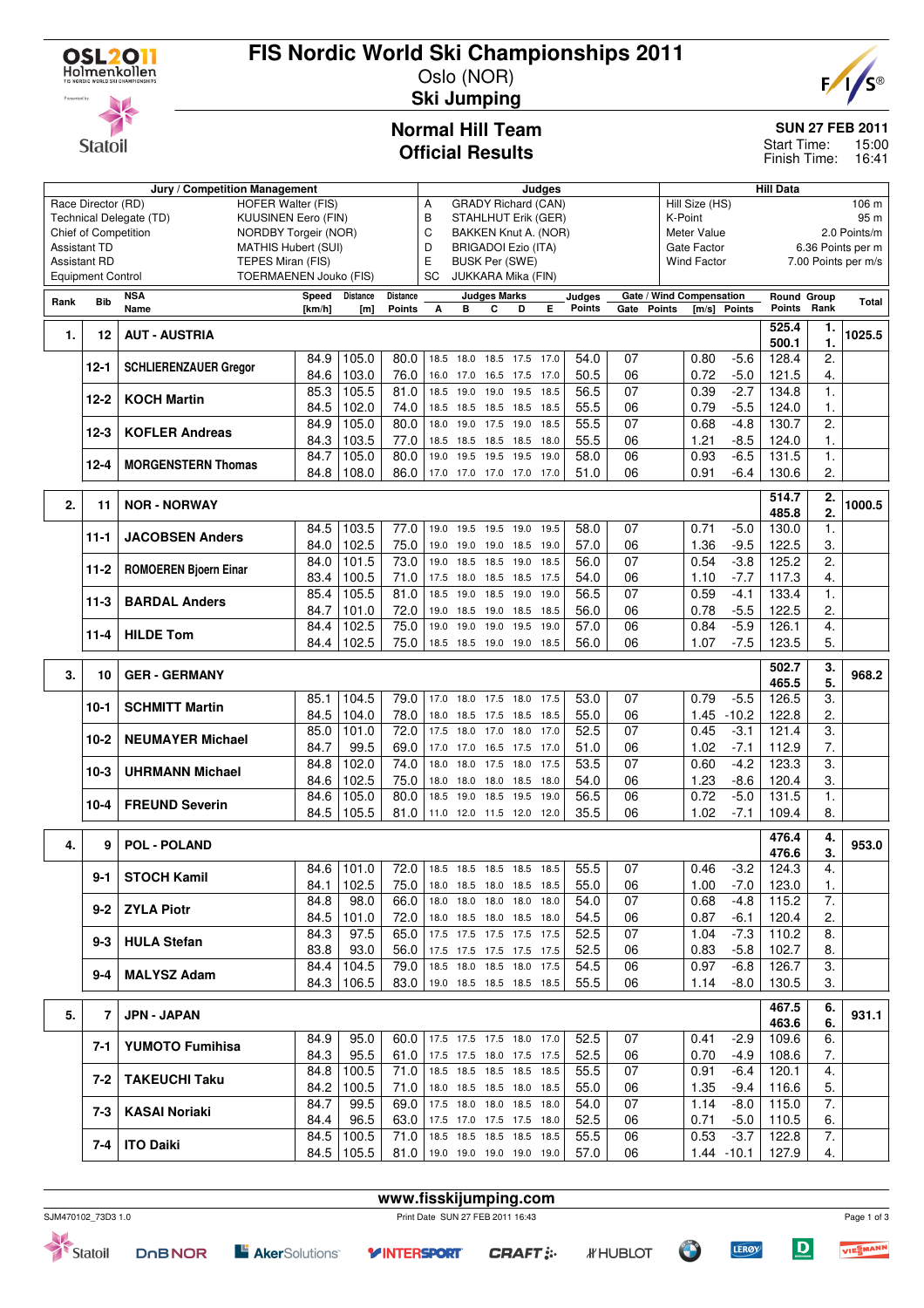

## **FIS Nordic World Ski Championships 2011** Oslo (NOR)

**Ski Jumping**



**Statoil** 

#### **Normal Hill Team Official Results**

## **SUN 27 FEB 2011**

Start Time: 15:00 16:41 Finish Time:

| Rank | <b>Bib</b>     | <b>NSA</b>                      | Speed        | <b>Distance</b> | Distance                      |                          |           | <b>Judges Marks</b> |                             |      | Judges           |          | Gate / Wind Compensation |              |                  | <b>Round Group</b> |          | Total |
|------|----------------|---------------------------------|--------------|-----------------|-------------------------------|--------------------------|-----------|---------------------|-----------------------------|------|------------------|----------|--------------------------|--------------|------------------|--------------------|----------|-------|
|      |                | Name                            | [km/h]       | [m]             | <b>Points</b>                 | А                        | в         | C                   | D                           | E.   | <b>Points</b>    |          | Gate Points              | [m/s]        | Points           | Points             | Rank     |       |
| 6.   | 5              | <b>SLO - SLOVENIA</b>           |              |                 |                               |                          |           |                     |                             |      |                  |          |                          |              |                  | 455.1<br>469.1     | 7.<br>4. | 924.2 |
|      | 5-1            | <b>MEZNAR Mitja</b>             | 85.5         | 95.0            | 60.0                          | 18.0                     |           |                     | 17.5 17.0 17.5 17.5         |      | 52.5             | 07       |                          | 0.45         | $-3.1$           | 109.4              | 7.       |       |
|      |                |                                 | 85.1         | 100.0           | 70.0                          | 18.0                     | 18.0 17.0 |                     | 18.0 18.0                   |      | 54.0             | 06       |                          | 1.02         | $-7.1$           | 116.9              | 5.       |       |
|      | 5-2            | <b>DAMJAN Jernej</b>            | 84.2<br>83.7 | 94.5<br>99.0    | 59.0<br>68.0                  | 17.5<br>18.0             | 17.5      | 18.0                | 17.5<br>18.0 17.5 18.0 18.0 | 17.0 | 52.5<br>54.0     | 07<br>06 |                          | 0.48<br>0.94 | $-3.4$<br>$-6.6$ | 108.1<br>115.4     | 8.<br>6. |       |
|      |                |                                 | 84.8         | 101.0           | 72.0                          | 18.0                     |           | 18.0 18.5           | 18.5                        | 18.5 | 55.0             | 07       |                          | 1.09         | $-7.6$           | 119.4              | 5.       |       |
|      | 5-3            | <b>KRANJEC Robert</b>           | 84.7         | 100.0           | 70.0                          | 18.0                     |           |                     | 18.0 18.5 18.5 18.5         |      | 55.0             | 06       |                          | 0.69         | $-4.8$           | 120.2              | 4.       |       |
|      |                |                                 | 84.8         | 99.0            | 68.0                          | 18.0                     | 18.5      | 18.0                | 18.5                        | 18.5 | 55.0             | 06       |                          | 0.68         | $-4.8$           | 118.2              | 9.       |       |
|      | 5-4            | <b>PREVC Peter</b>              | 84.9         | 99.5            | 69.0                          |                          |           |                     | 18.0 18.0 18.5 18.0 19.0    |      | 54.5             | 06       |                          | 0.98         | $-6.9$           | 116.6              | 6.       |       |
| 7.   | 4              | <b>CZE - CZECH REPUBLIC</b>     |              |                 |                               |                          |           |                     |                             |      |                  |          |                          |              |                  | 468.3<br>449.6     | 5.<br>8. | 917.9 |
|      |                |                                 | 84.9         | 92.5            | 55.0                          |                          |           |                     | 17.5 18.0 17.0 18.0 17.5    |      | 53.0             | 07       |                          | 0.11         | $-0.8$           | 107.2              | 8.       |       |
|      | 4-1            | <b>SEDLAK Borek</b>             | 84.5         | 95.0            | 60.0                          | 17.5                     |           |                     | 17.5 16.0 18.0 17.5         |      | 52.5             | 06       |                          | 0.87         | $-6.1$           | 106.4              | 8.       |       |
|      |                |                                 | 84.8         | 99.5            | 69.0                          | 17.5                     | 18.0 18.0 |                     | 18.0 18.0                   |      | 54.0             | 07       |                          | 0.66         | $-4.6$           | 118.4              | 5.       |       |
|      | 4-2            | <b>KOUDELKA Roman</b>           | 84.2         | 102.0           | 74.0                          | 18.0                     |           |                     | 18.5 18.0 18.5 18.5         |      | 55.0             | 06       |                          | 1.27         | $-8.9$           | 120.1              | 3.       |       |
|      | 4-3            | <b>MATURA Jan</b>               | 84.6         | 101.0           | 72.0                          | 17.5                     | 18.5 18.0 |                     | 18.5 18.5                   |      | 55.0             | 07       |                          | 0.92         | $-6.4$           | 120.6              | 4.       |       |
|      |                |                                 | 84.2         | 97.0            | 64.0                          | 17.5                     |           |                     | 17.5 17.0 17.5 17.5         |      | 52.5             | 06       |                          | 0.64         | $-4.5$           | 112.0              | 5.       |       |
|      | 4-4            | <b>JANDA Jakub</b>              | 84.5         | 101.0           | 72.0                          | 18.5                     | 19.0      | 19.0                | 19.0                        | 19.0 | 57.0             | 06       |                          | 0.99         | $-6.9$           | 122.1              | 8.       |       |
|      |                |                                 | 84.2         | 96.5            | 63.0                          |                          |           |                     | 18.5 18.0 18.0 18.0 18.5    |      | 54.5             | 06       |                          | 0.92         | $-6.4$           | 111.1              | 7.       |       |
| 8.   | 8              | <b>FIN-FINLAND</b>              |              |                 |                               |                          |           |                     |                             |      |                  |          |                          |              |                  | 446.8              | 8.<br>7. | 900.5 |
|      |                |                                 | 84.8         | 90.0            | 50.0                          |                          |           |                     | 17.5 17.0 17.5 17.5 17.0    |      | 52.0             | 07       |                          | 0.27         | $-1.9$           | 453.7<br>100.1     | 11.      |       |
|      | 8-1            | <b>KOIVURANTA Anssi</b>         | 84.3         | 97.0            | 64.0                          |                          |           |                     | 17.5 18.0 17.5 18.0 17.5    |      | 53.0             | 06       |                          | 0.73         | $-5.1$           | 111.9              | 6.       |       |
|      |                |                                 | 85.0         | 95.0            | 60.0                          | 17.5                     |           |                     | 17.5 17.0 17.5 17.0         |      | 52.0             | 07       |                          | 0.80         | $-5.6$           | 106.4              | 9.       |       |
|      | $8 - 2$        | <b>MUOTKA OIII</b>              | 84.2         | 95.5            | 61.0                          | 16.5                     |           |                     | 16.5 16.5 17.5 16.5         |      | 49.5             | 06       |                          | 1.04         | $-7.3$           | 103.2              | 8.       |       |
|      | 8-3            | <b>AHONEN Janne</b>             | 85.3         | 100.0           | 70.0                          | 17.5                     | 18.0      | 17.5                | 18.0                        | 17.5 | 53.0             | 07       |                          | 0.95         | $-6.7$           | 116.3              | 6.       |       |
|      |                |                                 | 85.0         | 94.5            | 59.0                          | 17.5                     |           |                     | 17.0 17.5 17.0 17.5         |      | 52.0             | 06       |                          | 0.88         | $-6.2$           | 104.8              | 7.       |       |
|      | 8-4            | <b>HAUTAMAEKI Matti</b>         | 84.6         | 102.5           | 75.0                          | 18.5                     | 18.0      | 18.0                | 18.5                        | 18.0 | 54.5             | 06       |                          | 0.79         | $-5.5$           | 124.0              | 6.       |       |
|      |                |                                 | 84.3         | 108.0           | 86.0                          |                          |           |                     | 19.5 19.5 19.0 18.0 19.5    |      | 58.0             | 06       |                          |              | $1.45 - 10.2$    | 133.8              | 1.       |       |
|      |                | not qualified for final round   |              |                 |                               |                          |           |                     |                             |      |                  |          |                          |              |                  |                    |          |       |
| 9.   | 3              | <b>RUS - RUSSIAN FEDERATION</b> |              |                 |                               |                          |           |                     |                             |      |                  |          |                          |              |                  | 444.8              | 9.       | 444.8 |
|      | 3-1            | <b>KARELIN Pavel</b>            | 84.5         | 98.0            | 66.0                          | 17.5                     |           | 18.0 17.5 18.0      |                             | 18.0 | 53.5             | 07       |                          | 0.18         | $-1.3$           | 118.2              | 5.       |       |
|      | 3-2            | <b>KORNILOV Denis</b>           | 84.7         | 98.5            | 67.0                          | 17.0                     |           | 17.5 17.5 17.5      |                             | 17.5 | 52.5             | 07       |                          | 0.35         | $-2.5$           | 117.0              | 6.       |       |
|      | 3-3            | <b>ROSLIAKOV IIja</b>           | 84.9         | 96.5            | 63.0                          | 17.0                     |           | 17.5 17.5 17.5      |                             | 17.5 | 52.5             | 07       |                          | 0.95         | $-6.7$           | 108.8              | 9.       |       |
|      | 3-4            | <b>VASSILIEV Dimitry</b>        | 84.7         | 92.0            | 54.0                          |                          |           |                     | 16.5 17.0 16.5 17.5 16.5    |      | 50.0             | 06       |                          | 0.46         | $-3.2$           | 100.8              | 11.      |       |
| 10.  | 6              | <b>SUI - SWITZERLAND</b>        |              |                 |                               |                          |           |                     |                             |      |                  |          |                          |              |                  | 418.2              | 10.      | 418.2 |
|      | 6-1            | <b>EGLOFF Pascal</b>            | 85.3         | 87.0            | 44.0                          |                          |           |                     | 16.0 16.0 16.0 15.5 15.5    |      | 47.5             | 07       |                          | 0.56         | $-3.9$           | 87.6               | 12.      |       |
|      |                | 6-2   KUETTEL Andreas           | 84.9         | 93.5            | 57.0 17.0 17.5 17.0 17.5 17.0 |                          |           |                     |                             |      | $\frac{1}{51.5}$ | 07       |                          | 0.57         |                  | $-4.0$ 104.5       | 10.      |       |
|      | 6-3            | <b>GRIGOLI Marco</b>            | 84.7         | 92.5            | 55.0                          |                          |           |                     | 17.0 17.0 17.5 17.0 17.5    |      | 51.5             | 07       |                          | 0.71         | $-5.0$           | 101.5              | 11.      |       |
|      | 6-4            | <b>AMMANN Simon</b>             | 84.7         | 101.0           | 72.0                          |                          |           |                     | 18.5 18.5 18.5 19.0 19.0    |      | 56.0             | 06       |                          | 0.49         | $-3.4$           | 124.6              | 5.       |       |
| 11.  | 2 <sup>1</sup> | <b>ITA - ITALY</b>              |              |                 |                               |                          |           |                     |                             |      |                  |          |                          |              |                  | 417.8              | 11.      | 417.8 |
|      | $2 - 1$        | <b>BRESADOLA Davide</b>         | 84.2         | 94.0            | 58.0                          |                          |           |                     | 17.0 17.5 16.5 17.5 17.0    |      | 51.5             | 07       |                          | 0.42         | $-2.9$           | 106.6              | 9.       |       |
|      | 2-2            | <b>DELLASEGA Diego</b>          | 85.0         | 89.5            | 49.0                          | 16.5                     |           |                     | 16.5 16.5 16.0 17.0         |      | 49.5             | 07       |                          | 0.49         | $-3.4$           | 95.1               | 11.      |       |
|      | $2 - 3$        | <b>MORASSI Andrea</b>           | 84.4         | 94.5            | 59.0 17.0 17.5 17.5 17.5 17.5 |                          |           |                     |                             |      | 52.5             | 07       |                          | 0.80         | $-5.6$           | 105.9              | 10.      |       |
|      | 2-4            | <b>COLLOREDO Sebastian</b>      | 83.8         | 95.5            | 61.0                          |                          |           |                     | 17.0 17.0 17.5 17.5 17.0    |      | 51.5             | 06       |                          | 0.33         | $-2.3$           | 110.2              | 10.      |       |
| 12.  | 1.             | <b>KAZ - KAZAKHSTAN</b>         |              |                 |                               |                          |           |                     |                             |      |                  |          |                          |              |                  | 366.2              | 12.      | 366.2 |
|      | 1-1            | <b>ZHAPAROV Radik</b>           | 84.9         | 93.5            | 57.0                          | 17.0 17.5 16.5 17.0 17.0 |           |                     |                             |      | 51.0             | 07       |                          | 0.47         | $-3.3$           | 104.7              | 10.      |       |
|      |                | 1-2   KOROLEV Alexey            | 84.6         | 82.0            | 34.0                          |                          |           |                     | 16.0 16.0 16.5 16.5 16.0    |      | 48.5             | 07       |                          | 0.70         | $-4.9$           | 77.6               | 12.      |       |
|      | $1-3$          | <b>KARPENKO Nikolay</b>         | 85.0         | 93.5            | 57.0                          | 17.0 17.5 16.5 17.5 17.0 |           |                     |                             |      | 51.5             | 07       |                          | 1.01         | $-7.1$           | 101.4              | 12.      |       |
|      | $1 - 4$        | <b>LEVKIN Evgeni</b>            | 84.3         | 85.0            | 40.0                          |                          |           |                     | 16.0 16.0 15.5 16.0 16.0    |      | 48.0             | 06       |                          | 0.78         | $-5.5$           | 82.5               | 12.      |       |

Statoil

**DOBNOR E** AkerSolutions<sup>®</sup>

**www.fisskijumping.com** SJM470102\_73D3 1.0 Print Date SUN 27 FEB 2011 16:43

**CRAFT:** 

**Y INTERSPORT** 

*IFHUBLOT* 

Page 2 of 3 VIESMANN

 $\boxed{\mathbf{D}}$ 

**LERØY**